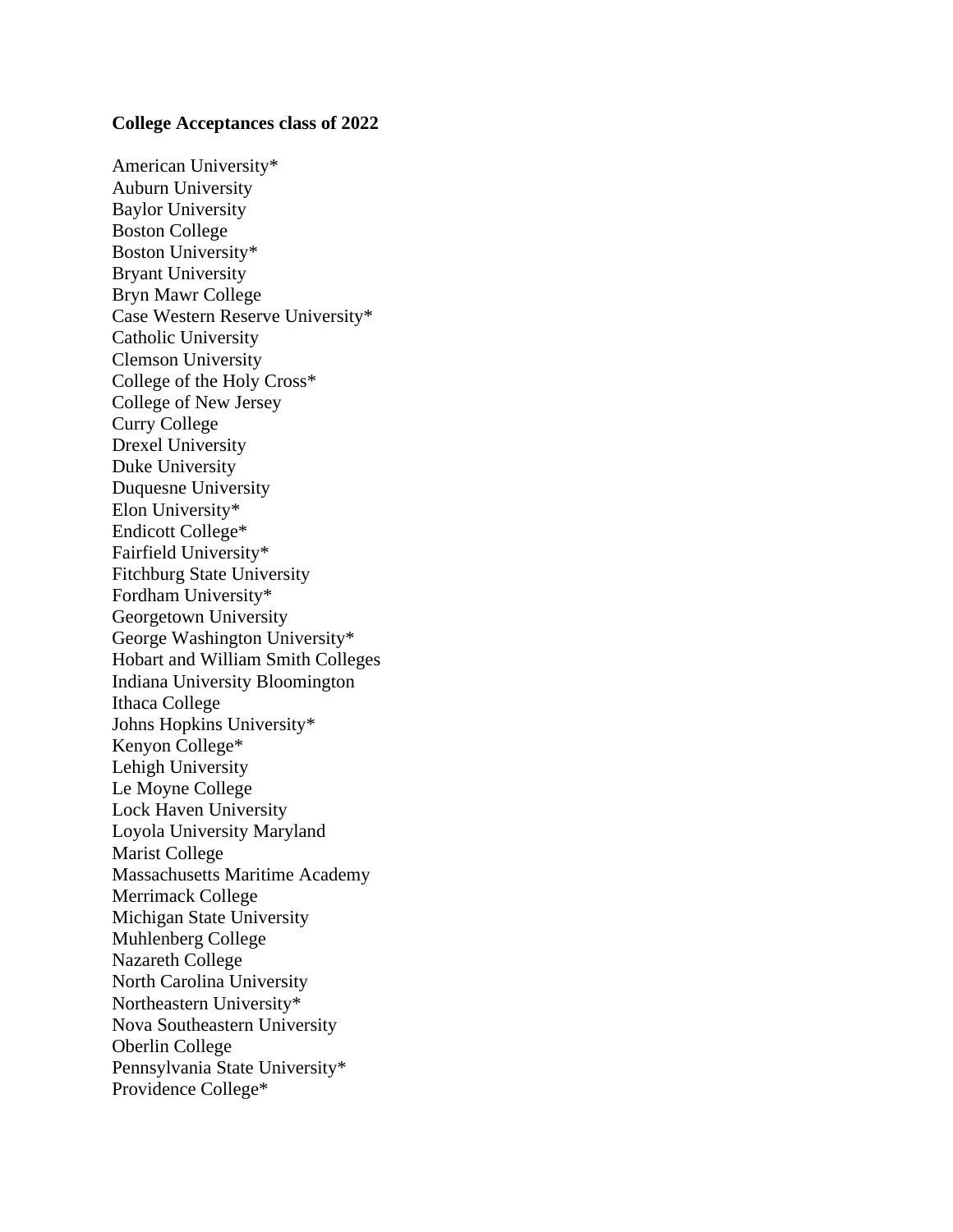Purdue University Quinnipiac University\* Rhode Island College Roger Williams University Rutgers University\* Sacred Heart University\* Salve Regina University San Diego State University/honors college Skidmore College Smith College Stanford University Stevens Institute of Technology St. Lawrence University Syracuse University Texas Christian University Tufts University\* Tulane University Union College\* University of Colorado/Boulder University of Connecticut\* University of Delaware\* University of Hartford University of Hawaii University of Maine\* University of Massachusetts Amherst/Honors College\* University of Massachusetts Amherst, Boston,\* Dartmouth,\* Lowell\* University of Michigan University of New England University of New Hampshire\* University of the Pacific University of Pennsylvania University of Pittsburgh\* University of Rochester University of San Francisco University of Southern California University of Tampa University of Texas/Dallas University of Vermont\* University of Virginia\* Vanderbilt University Virginia Tech University\* Wake Forest University Wheaton College William and Mary Woods College of Advancing Studies at Boston College